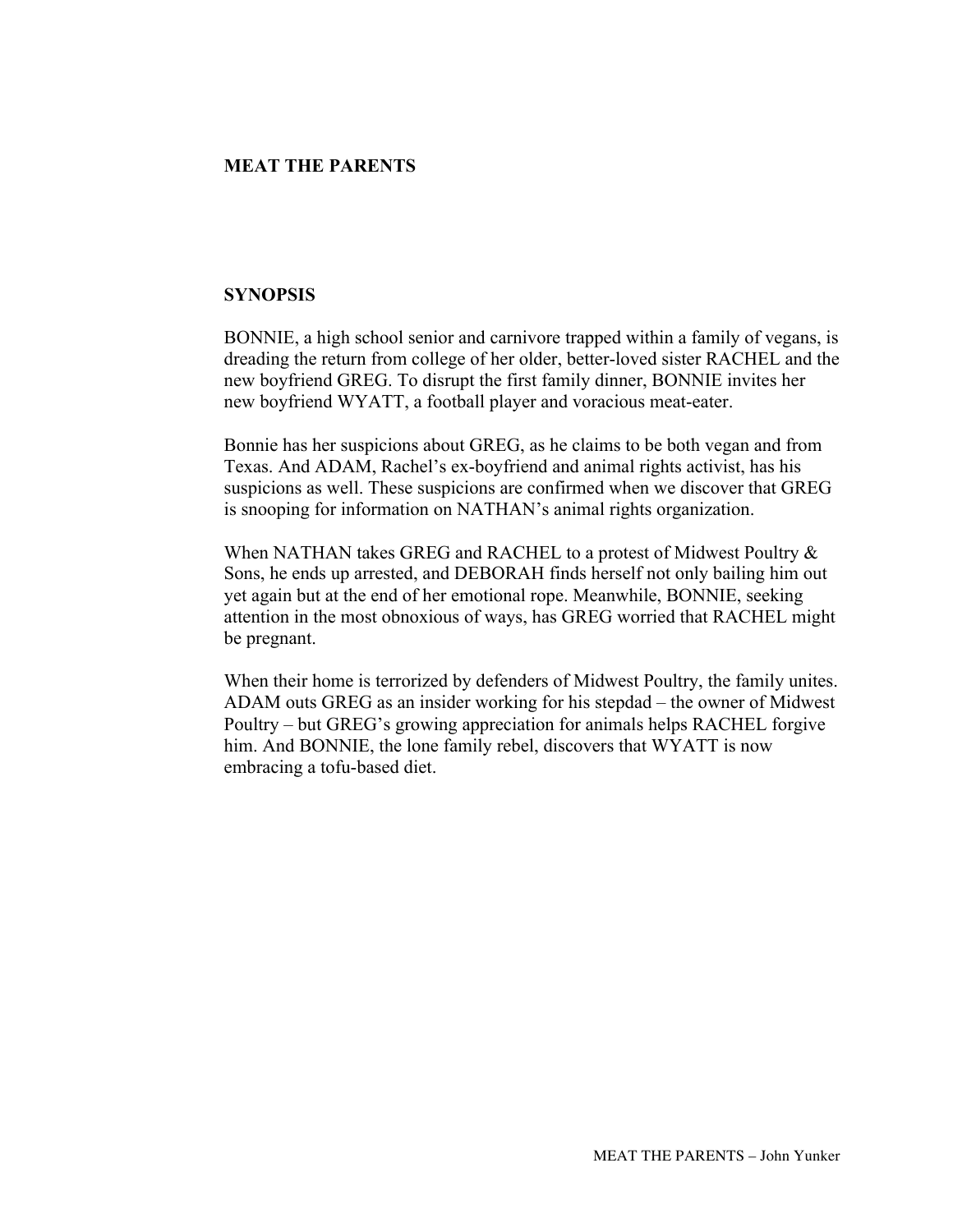## **CAST LIST (4M, 3F)**

| Nathan Barnett        | 45. Founder of the Missouri Animal Rights Coalition and<br>father of Rachel and Bonnie.                            |
|-----------------------|--------------------------------------------------------------------------------------------------------------------|
| Deborah Halloran      | 44. Part-time corporate lawyer and full-time legal defender<br>of her husband, Nathan. Mother of Rachel and Bonnie |
| <b>Rachel Barnett</b> | 21. Senior at the University of Michigan. Bookish.                                                                 |
| <b>Bonnie Barnett</b> | 17. More attractive than Rachel. Dresses for attention. A<br>carnivore living among vegans.                        |
| Greg Pruitt           | 22. Senior at the University of Michigan. Clean cut.                                                               |
| Adam Somerwood        | 22. Scruffy and intense. A devoted volunteer with the<br>Missouri Animal Rights Coalition.                         |
| <b>Wyatt Denton</b>   | 17. Long. Muscled. Football player.                                                                                |
|                       |                                                                                                                    |

**TIME**: Early fall.

**SETTING**: Modest home in suburban St. Louis. The stage consists of a large living room with the front door on the left. At the rear of the living room, a small desk and computer function as a home office. To the right of the home office is an arched interior doorway. In front of the desk is a couch and TV. To the right of the living room is a dining room table, chairs and the entrance to the kitchen. The kitchen exits to a backyard with a hen house.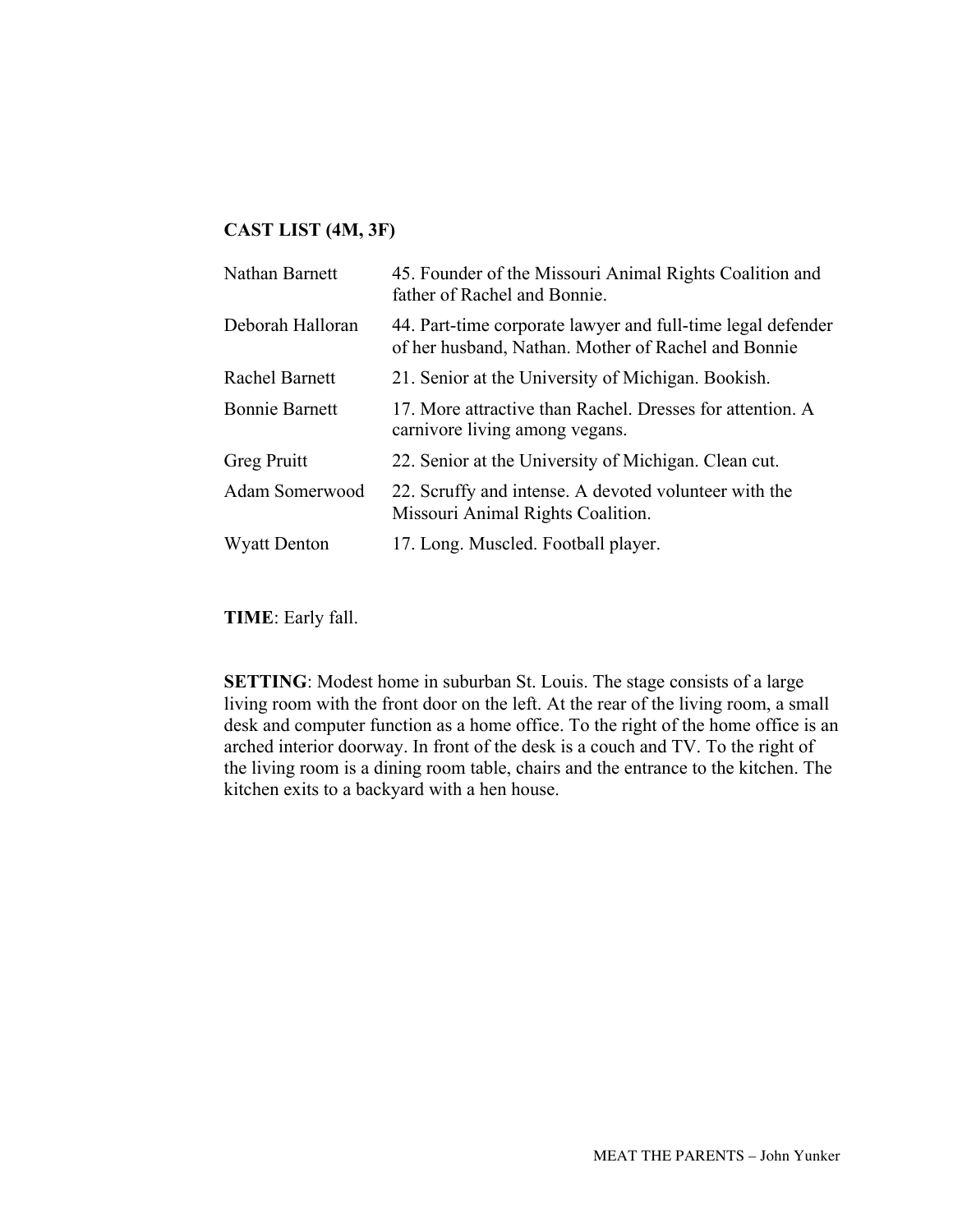## **ACT I SCENE I**

*(BONNIE enters through the interior doorway and into the kitchen and opens the fridge door. Sighs. Slams it shut. Rummages through various cupboards. Sighs more loudly. Turns to the audience.)*

### BONNIE

There's nothing to eat.

*(Opens the fridge again as if to prove it. The fridge is full.)*

Nothing to eat!

#### *(Holds up a pack of cream cheese.)*

Non-dairy cream cheese. Supposed to taste just like the real thing. Except that it tastes like chalk.

*(Holds up turkey slices.)*

Vegan turkey slices. Dad is addicted to this stuff. Looks just like turkey. Tastes just like cardboard.

### *(Holds up cheese.)*

Happy Heart Cheese. Comes in all varieties. This one is supposed to taste like Brie. Perhaps after Brie has been left out in the sun for a week. This is my lot in life. Trapped in a meat-free, dairy-free, flavor-free totalitarian regime. And if that's not bad enough, they won't pay for cable.

## *(Points to the TV.)*

You see that antenna? Try getting HBO on that thing. My parents. The wardens. They think they're saving me, along with all the little animals of the world. I applaud them for their noble goals, and I beg them to leave me out of it. But why, they ask? Don't I want to be a part of the solution instead of part of the problem? If the solution means eating so many beans my nickname at school now is Tootsie, I'll gladly be part of the problem. So then they tell me a vegan diet is healthier, that I'll have lower cholesterol, that I'll outlive all my friends. What friends? My nickname is Tootsie, remember? Right now, I'll just be happy if I live until graduation, when I'm finally free of this prison. But that's six months away. I'm not sure I'll survive until then. I need to do something now, something radical. Stage a carnivorous coup. A revolution. And not the bloodless kind. No, I prefer my revolutions medium rare.

> *(DEBORAH enters through the front door, dressed in work attire.)*

## DEBORAH

Don't eat too much. Your father's cooking tonight. *(BONNIE tosses the cheese back into the fridge.)* Why didn't you go with him to the airport?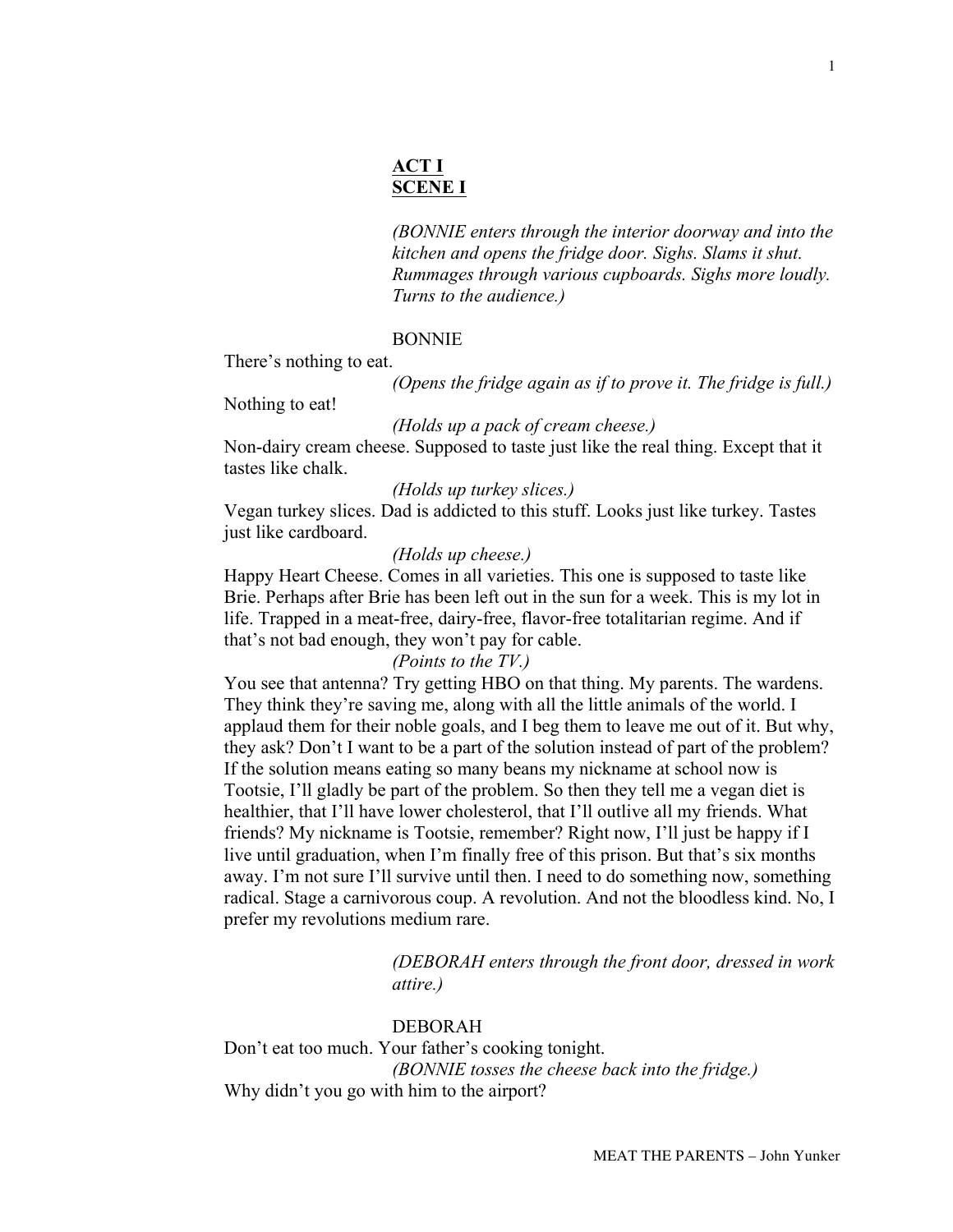### **BONNIE**

So I could listen to him blather on an on about my perfect sister?

## DEBORAH

He doesn't do that.

### BONNIE

What household are you living in, Mom? Not a day goes by that he doesn't brag about her. Rachel made the dean's list. Rachel's applying for a Rhodes scholarship. Rachel's invented a cure for climate change.

### DEBORAH

He brags about you plenty. You're just not always around to hear it.

## BONNIE

Don't defend him. I know you're a lawyer and all, but facts are facts. Dad's vegan. Rachel's vegan. You're vegan. I'm the prodigal carnivore.

### DEBORAH

And we accept you just the way you are.

#### BONNIE

Not in this house.

## DEBORAH

Your father never said you can't eat meat, no matter how much that breaks his heart. He only insists that you can't live that way under our roof. And I support him. Now can we please table this argument for the remainder of the evening?

#### BONNIE

Yes, counselor.

#### DEBORAH

We're going to have fun tonight. Aren't you just a little bit curious to meet Rachel's boyfriend?

#### BONNIE

Boyfriend? Is that what we're calling him?

#### DEBORAH

Go easy on your sister. She never had boys chasing after her. You have no idea how that feels. I, for one, do.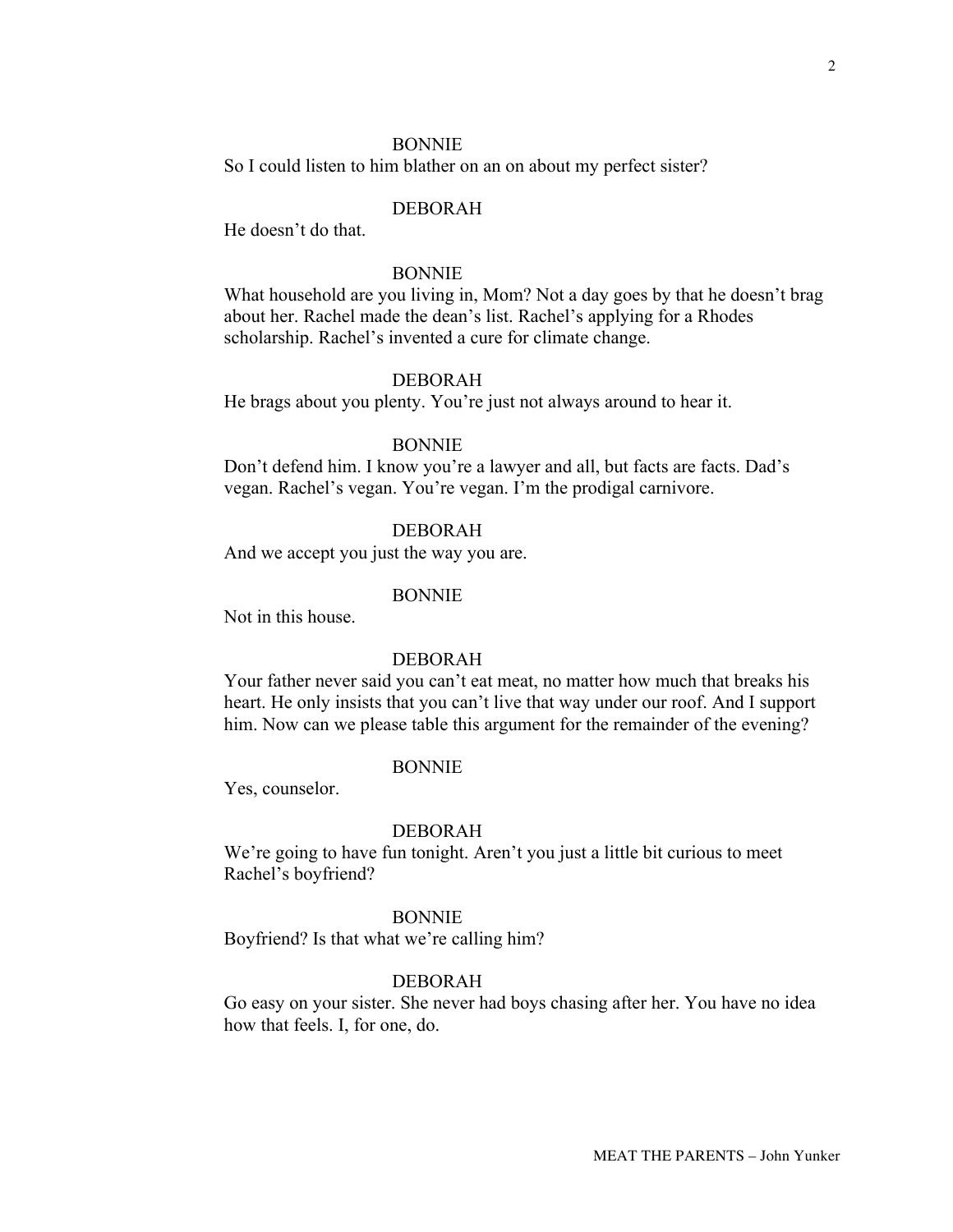### BONNIE

Not you. You're kinda hot for an older woman.

## DEBORAH

Be that as it may, I wasn't a hot *younger* woman.

## BONNIE

Is that why you settled for Dad?

### DEBORAH

I didn't settle for Dad. You think it's tough being vegan today, imagine what it was like in the 80s. Living on whole foods before there was a Whole Foods.

### BONNIE

Is this joker vegan?

## DEBORAH

That's what she says.

### BONNIE

Remember Ravi?

#### DEBORAH

He was a very nice boy.

### BONNIE

Yeah, sure. He was a Brahmin too, if I recall. Which was the real reason he didn't eat meat, not some animal activist obsession.

#### DEBORAH

She never called Ravi her boyfriend.

BONNIE Certainly implied it. Is this guy from India too?

#### DEBORAH

He's from Texas.

BONNIE Texas? There are vegans in Texas?

### DEBORAH

It appears so. Now I'm going to get cleaned up for dinner. I suggest you do the same.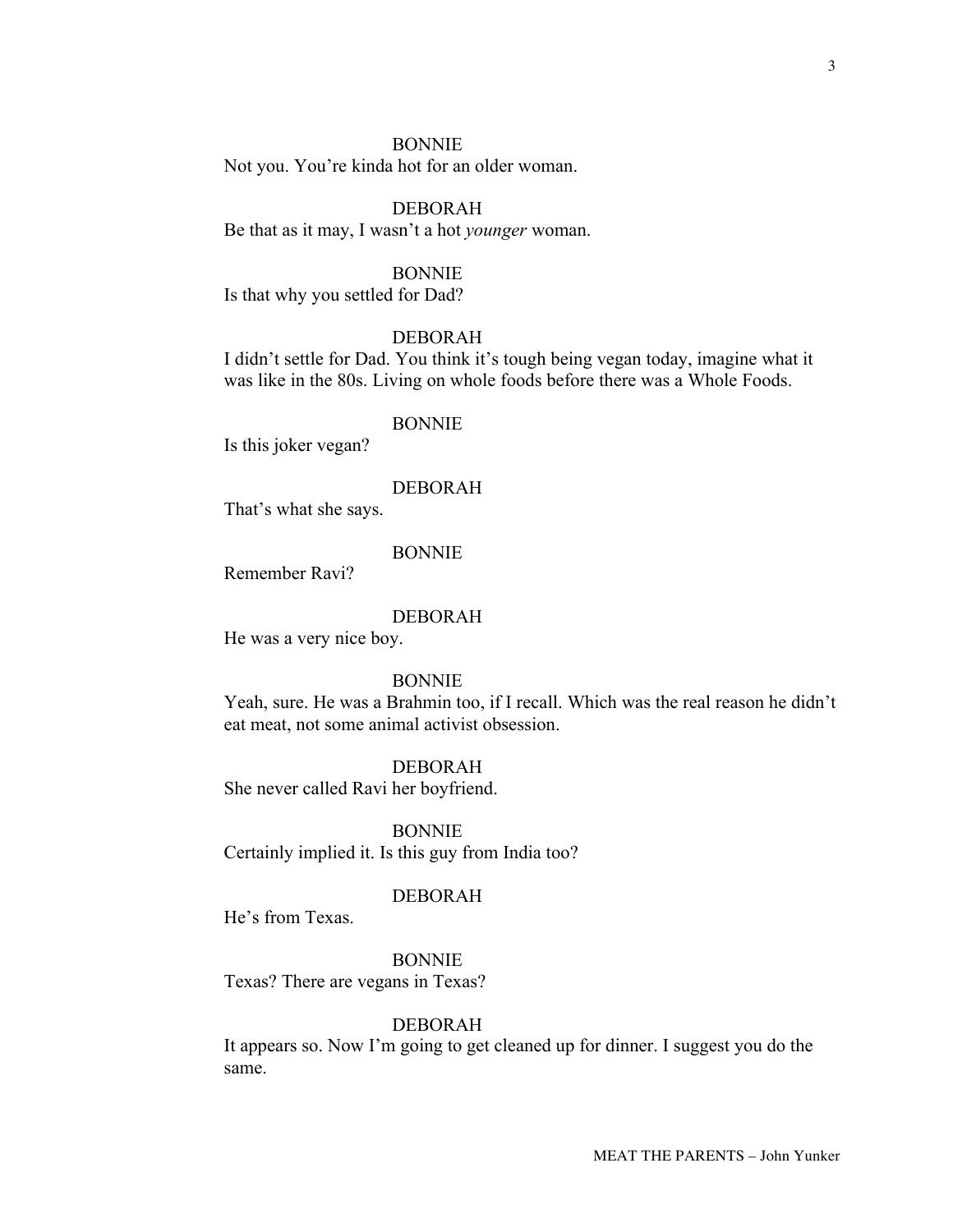### *(DEBORAH exits through interior doorway.)*

## BONNIE

*(To audience)*

A Texas vegan? Well, this is Missouri, the Show-Me state. I'll believe it when I see it. Something tells me this evening might be interesting after all. I smell revolution in the air.

*(BONNIE exits through interior doorway.)*

# **ACT I**

## **SCENE 2**

*(NATHAN enters through the front door followed by RACHEL and GREG.)*

NATHAN

Here we are.

*(shouts)*

Honey?

GREG This is a beautiful home, Mr. Barnett.

NATHAN

Thank you, Greg. Would you two like a snack before dinner? *(NATHAN pops into kitchen and returns with a bowl.)* I can't imagine they fed you anything on that flight. Try this.

### GREG

What is it?

RACHEL

My dad's killer cashews.

### NATHAN

Go on. Have some.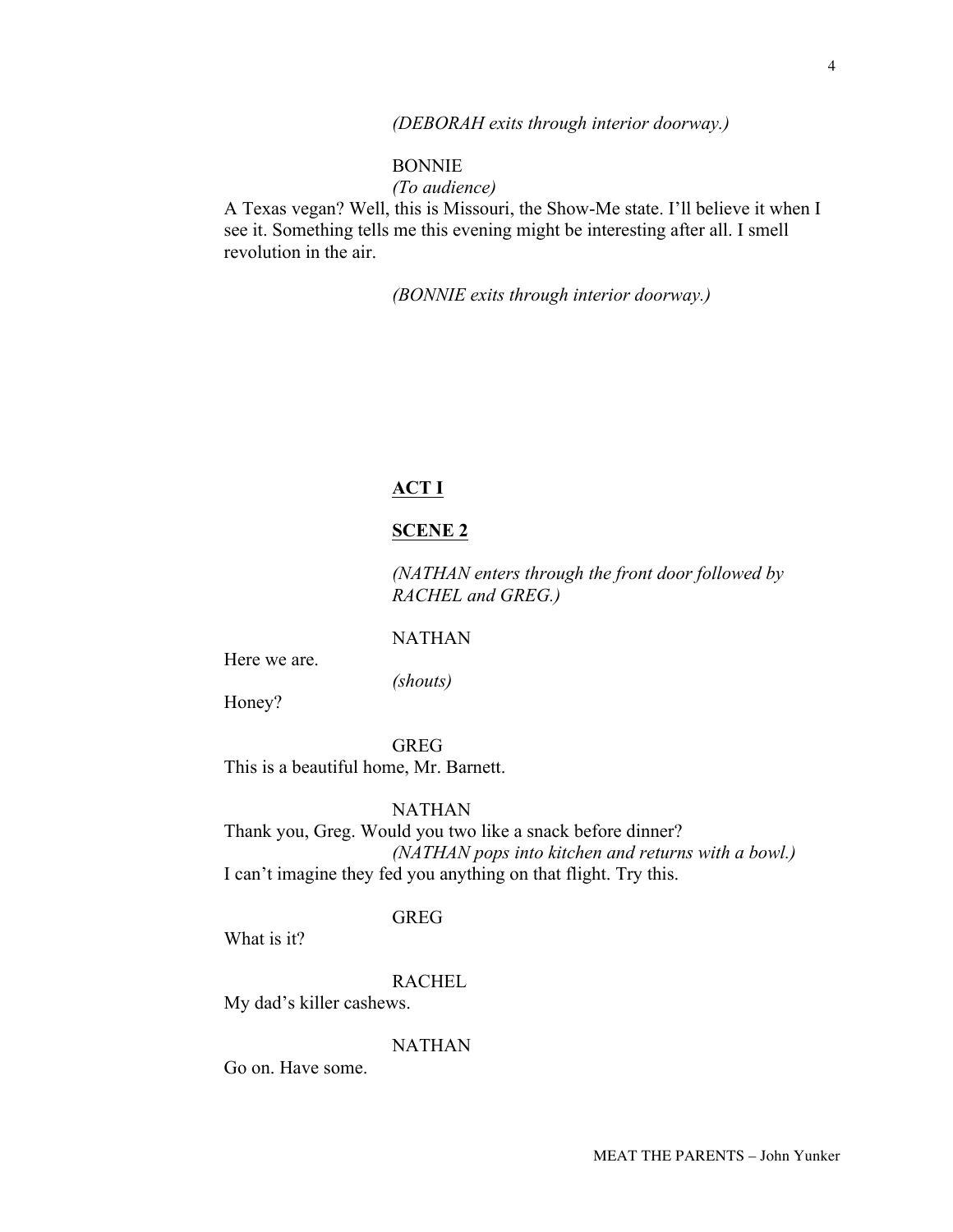5

*(GREG grabs a morsel and tentatively eats it. Lights up. Grabs more.)*

## GREG

Wow. Not bad.

## NATHAN

The secret ingredient is tamari sauce. Works on everything. If I'm feeling motivated enough, I'll get two pans going simultaneously – one with cashews and one with sunflower seeds – and I'll pour the sauce over both.

### GREG

Kill two birds with one sauce.

*(NATHAN winces but says nothing. Returns to the kitchen. GREG looks to RACHEL for guidance. BONNIE enters from the interior doorway but stands back, observing.)*

#### GREG

What did I say?

## RACHEL

It's no big deal. We try to avoid using phrases that portray animals negatively.

*(GREG is still confused.)*

### RACHEL

Kill two birds?

GREG

Oh. That. It just slipped out.

BONNIE

The word police strike again.

## RACHEL

Bon.

### *(BONNIE and RACHEL share an obligatory hug.)*

RACHEL

Look how much you've grown since I was last home.

### BONNIE

Imagine how tall I'd be if they fed me normal food. So this is the beau?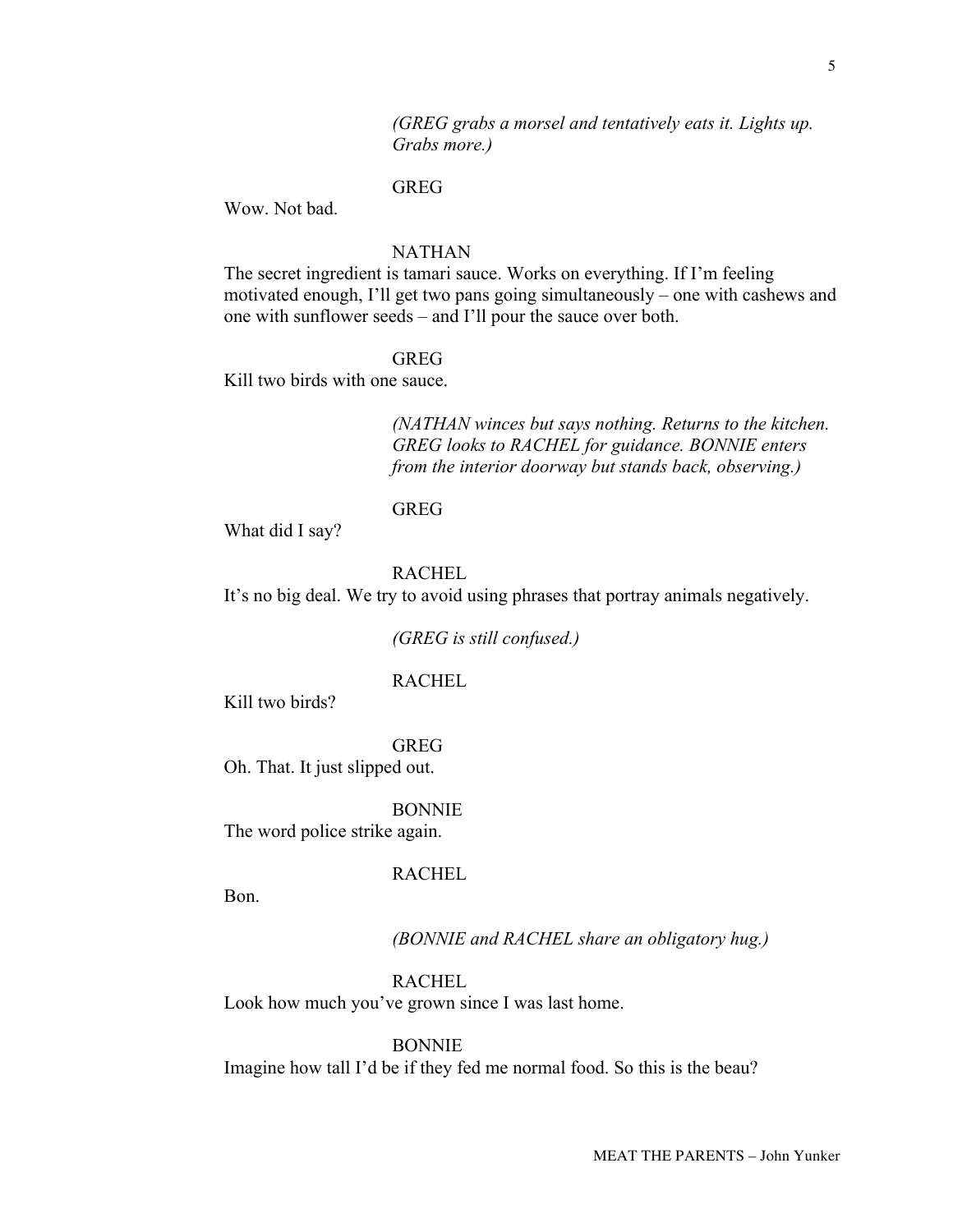RACHEL His name is Greg. Greg, Bonnie.

BONNIE

From Texas, eh?

### GREG

That's right.

## BONNIE

Where's the cowboy hat?

## RACHEL

He checked it.

## *(DEBORAH enters.)*

RACHEL

Mom!

### DEBORAH

Welcome home, sweetie! *(They hug.)* And you must be Greg.

GREG Nice to meet you, Mrs. Barnett.

RACHEL It's Mrs. Halloran. She kept her name.

## GREG

Oh, my mistake.

DEBORAH I just like to keep people guessing. We've got a room all set up for you.

#### BONNIE

Don't get your hopes up. You're in *separate* rooms.

RACHEL

*(Glares at BONNIE.)*

I'll show you the way.

*(RACHEL and GREG exit through interior doorway.)*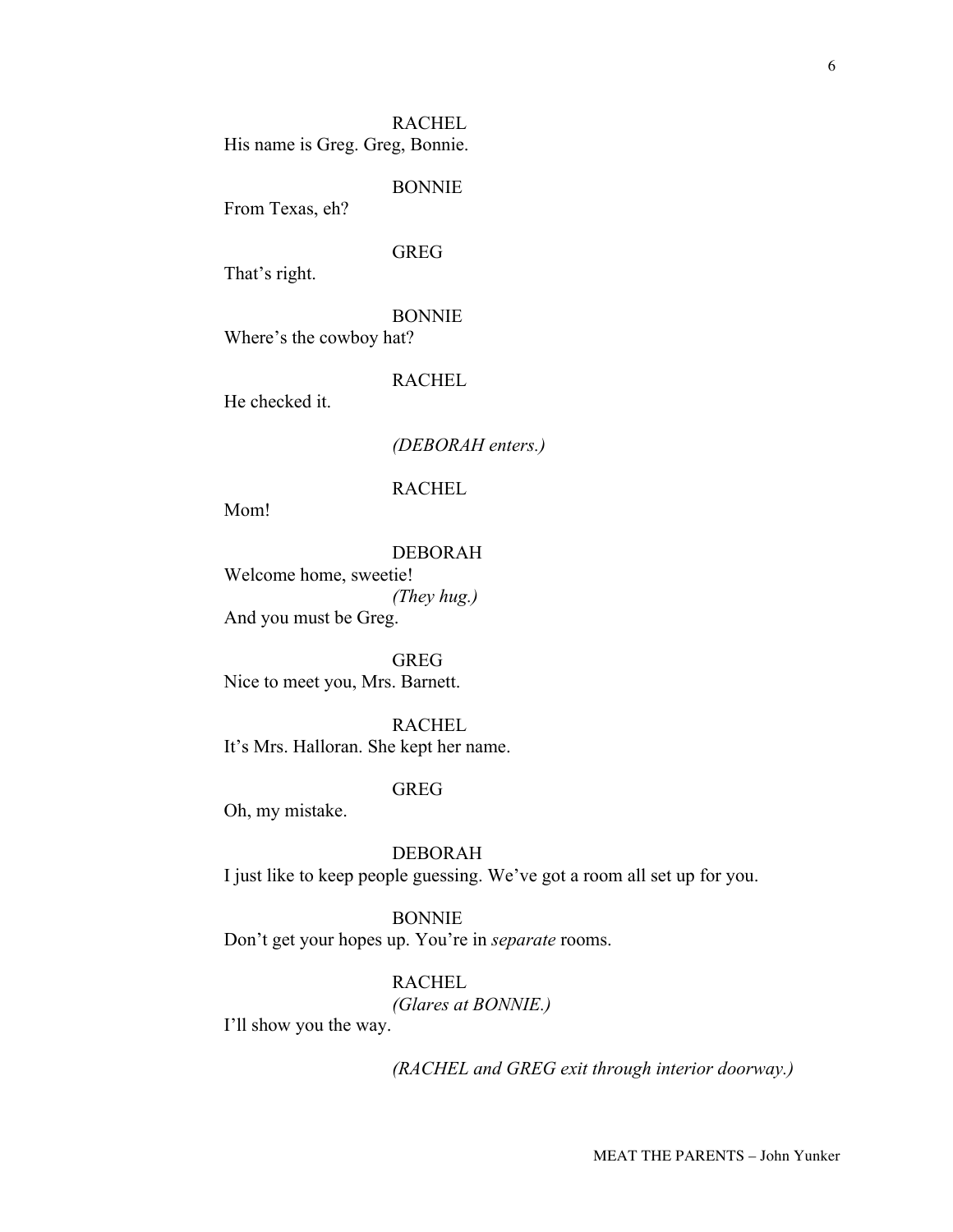### *(NATHAN enters from kitchen.)*

## NATHAN

Where'd everyone go?

BONNIE They're hooking up in Rachel's room.

DEBORAH Rachel is getting Greg settled into the *guest* room. So what did you think of him?

NATHAN Nice boy. Athletic. Business major. She could do a lot worse.

### BONNIE

She has done a lot worse.

# NATHAN

You should talk, young lady.

BONNIE Leave Rodney out of it. I dumped him already.

NATHAN At least Greg bathes regularly.

BONNIE Rodney lives off the grid, Dad. He's an anarchist, like me.

NATHAN *(To his wife.)* So what do you think of him?

## DEBORAH

He certainly is cute.

BONNIE I'd say he's using her, but I wouldn't know what for.

## DEBORAH

What do his parents do?

### NATHAN

Mom doesn't work. Dad owns a chain of oil-change franchises. Apparently all throughout the South. Wouldn't hurt to get free oil changes for life.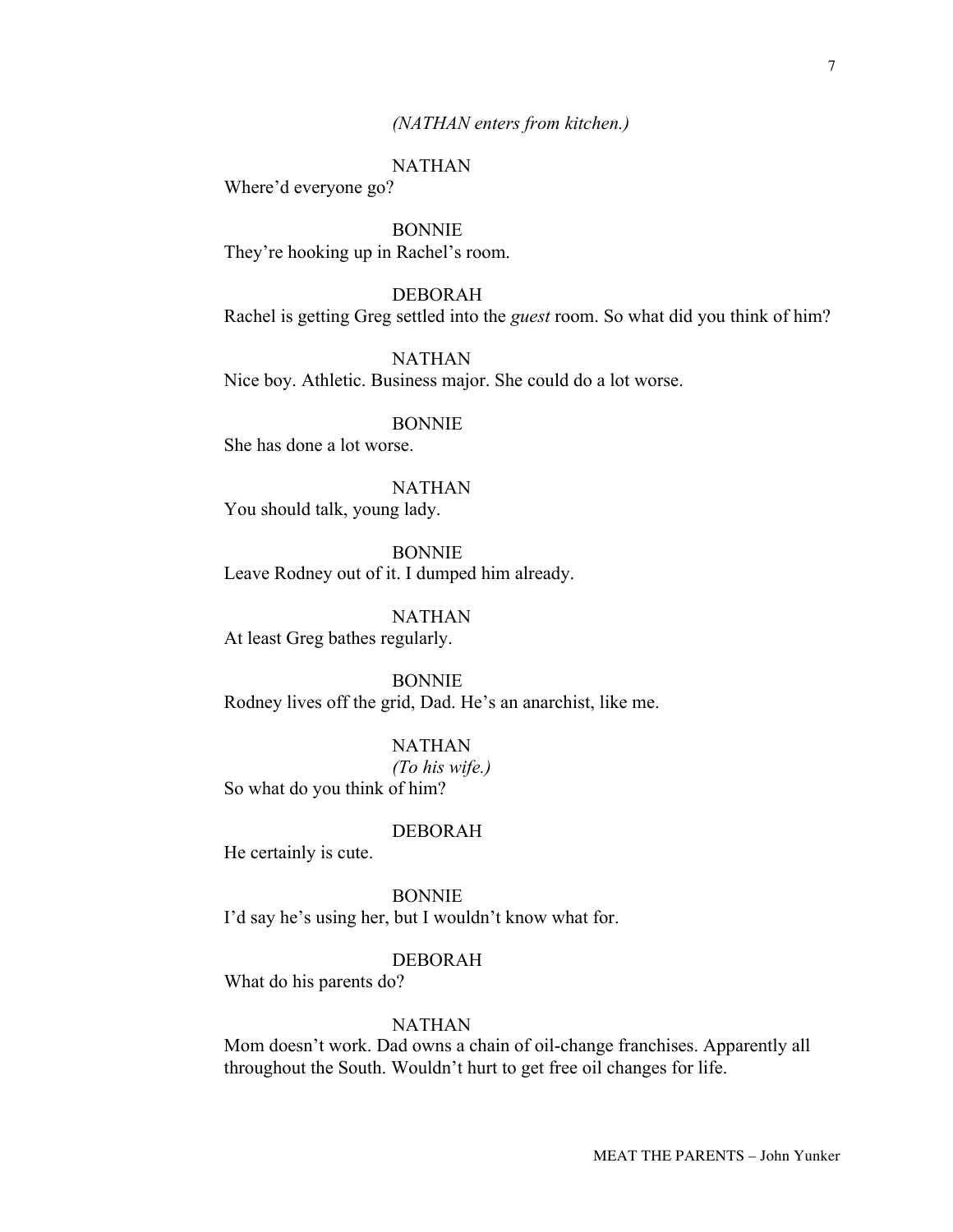### DEBORAH

Don't get ahead of yourself.

NATHAN I forgot to tell you all the big news. We adopted a new girl today.

## DEBORAH

We?

## NATHAN

Well, I did.

BONNIE They're not girls, Dad, they're chickens.

NATHAN If you only spent a little time with them you'd think differently.

DEBORAH I thought we didn't have any room for more.

## NATHAN

It's a bit cramped.

BONNIE Cramped? As in battery cage cramped?

NATHAN Nothing of the sort. Don't get me started on battery cages, young lady.

DEBORAH Yes, please don't go there.

NATHAN Besides, I've been planning for weeks to expand the hen house.

DEBORAH And how much will that cost?

NATHAN Forget about the money. The girls are worth it. Come say hi.

> *(DEBORAH rolls her eyes before following NATHAN through the kitchen to the backyard.)*

> > MEAT THE PARENTS – John Yunker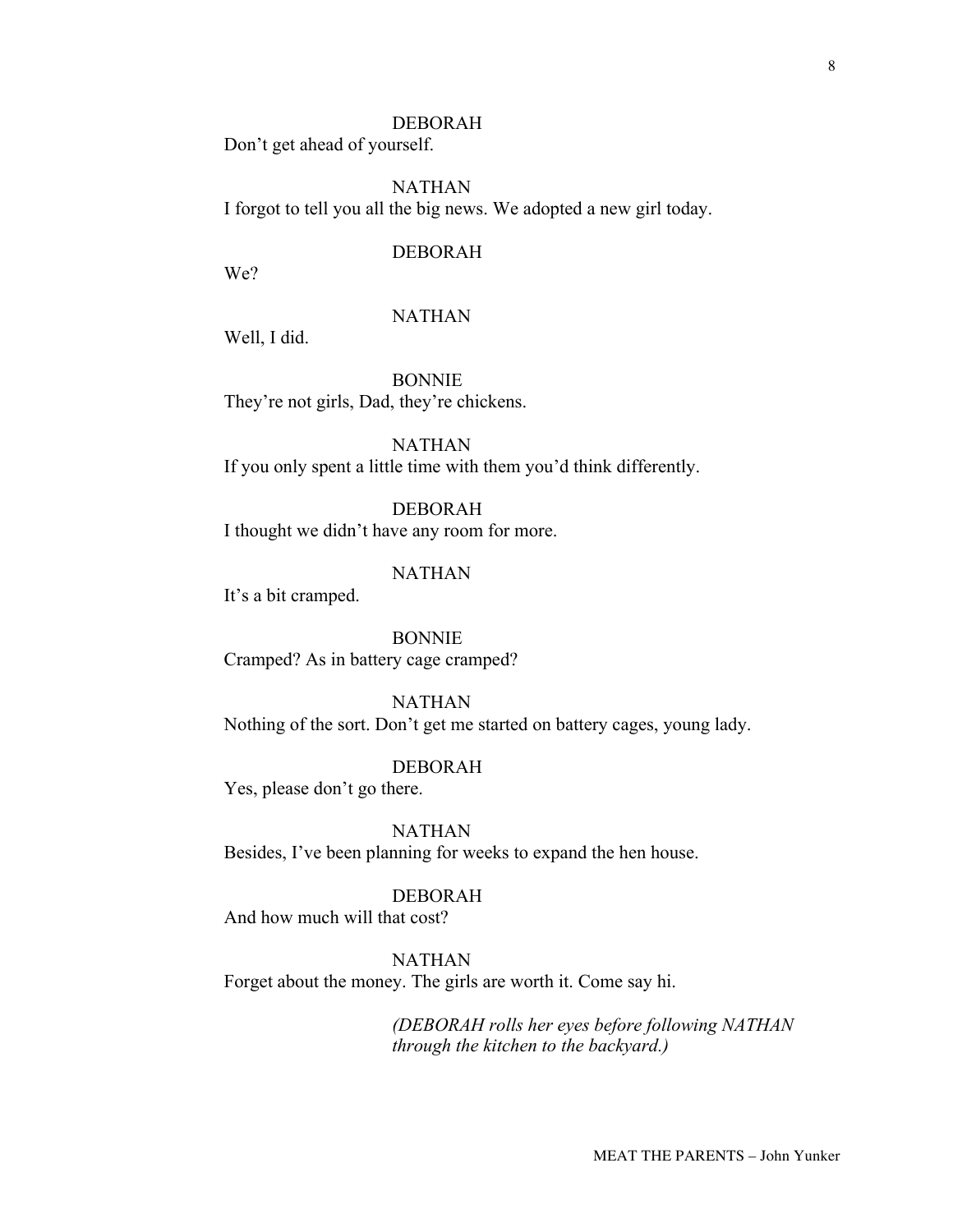### BONNIE

#### *(to audience)*

You catch that? Forget about the money? Did he say *Forget about the money* when I asked for a car? Of course not. I know my place in this family's ... pecking order.

## *(Knock at the front door.)*

*(BONNIE answers the door. It's ADAM.)*

## BONNIE

What are you doing here?

#### ADAM

Nice to see you, too, Bonnie. I'm here to see your dad.

#### BONNIE

Yeah, right. And what an amazing coincidence that my sister just happens to be home for the weekend.

## ADAM

She is?

#### **BONNIE**

Seriously? You're going to act surprised? I thought you were some master of disguise.

*(RACHEL enters from interior doorway.)*

## RACHEL

Adam.

## ADAM

Hey, Rache. It's been a long time.

#### RACHEL

Yes, it has. How are you?

## ADAM

Still tilting at windmills. Did your dad show you the latest videos?

RACHEL

Told me about them. I can't stomach watching them anymore.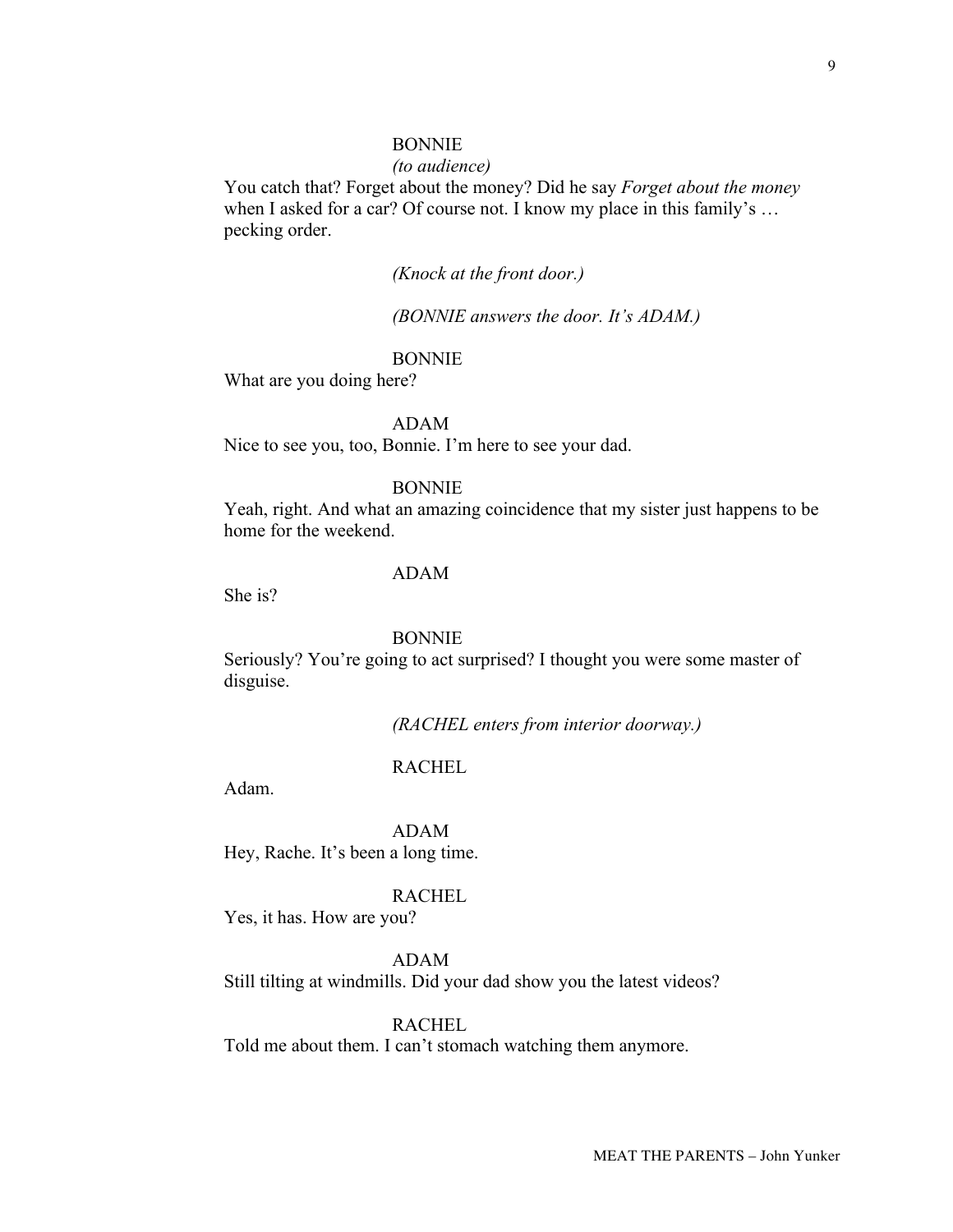## ADAM

I know the feeling.

## *(DEBORAH enters.)*

## DEBORAH

Hello, Adam.

## ADAM

Mrs. Halloran.

## RACHEL

I hope you're staying safe.

## ADAM

Don't worry about me. I always manage to stay a step ahead. I'd love to catch you up on everything, Rache. Maybe this evening we could go grab a drink or something.

### RACHEL

Actually, I have a guest this weekend.

## BONNIE

Her boyfriend.

DEBORAH Bonnie, don't you have something to do?

## BONNIE

No.

DEBORAH Want me to give you something to do?

BONNIE

Exiled again.

*(BONNIE exits to the kitchen, followed by DEBORAH.)*

ADAM

Boyfriend?

## RACHEL

It's not serious.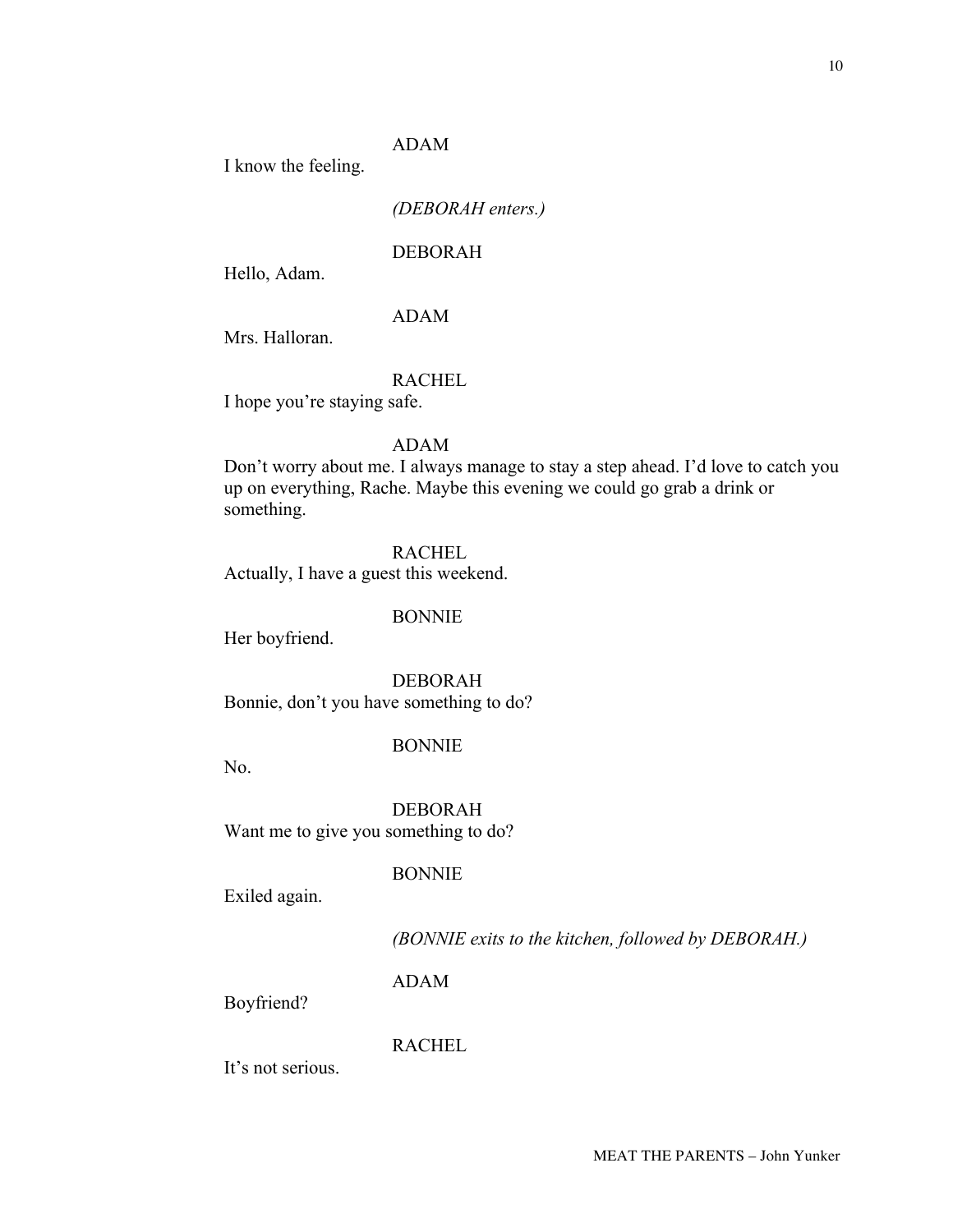### ADAM

Meeting the parents? Sounds serious to me.

### RACHEL

I would have told you, but we haven't really been in touch.

ADAM It's okay. I understand. He's a lucky guy.

### RACHEL

I wouldn't go that far.

# ADAM

I would.

*(Pause)* I just have to see your dad for a sec.

### RACHEL

He's out back with his flock.

*(ADAM exits through the kitchen. DEBORAH enters, carrying a glass of wine.)*

## RACHEL

That was awkward.

#### DEBORAH

I'm not sure he's ever gotten over you.

## RACHEL

I didn't know what to say. I haven't seen him in so long.

#### DEBORAH

I thought you emailed a lot.

## RACHEL

We used to, my first year at college. But he kept sending me links to the videos he was making until I told him to stop. And not long after he stopped writing altogether. It's all animal rights, all the time with him, you know?

#### DEBORAH

I know the type.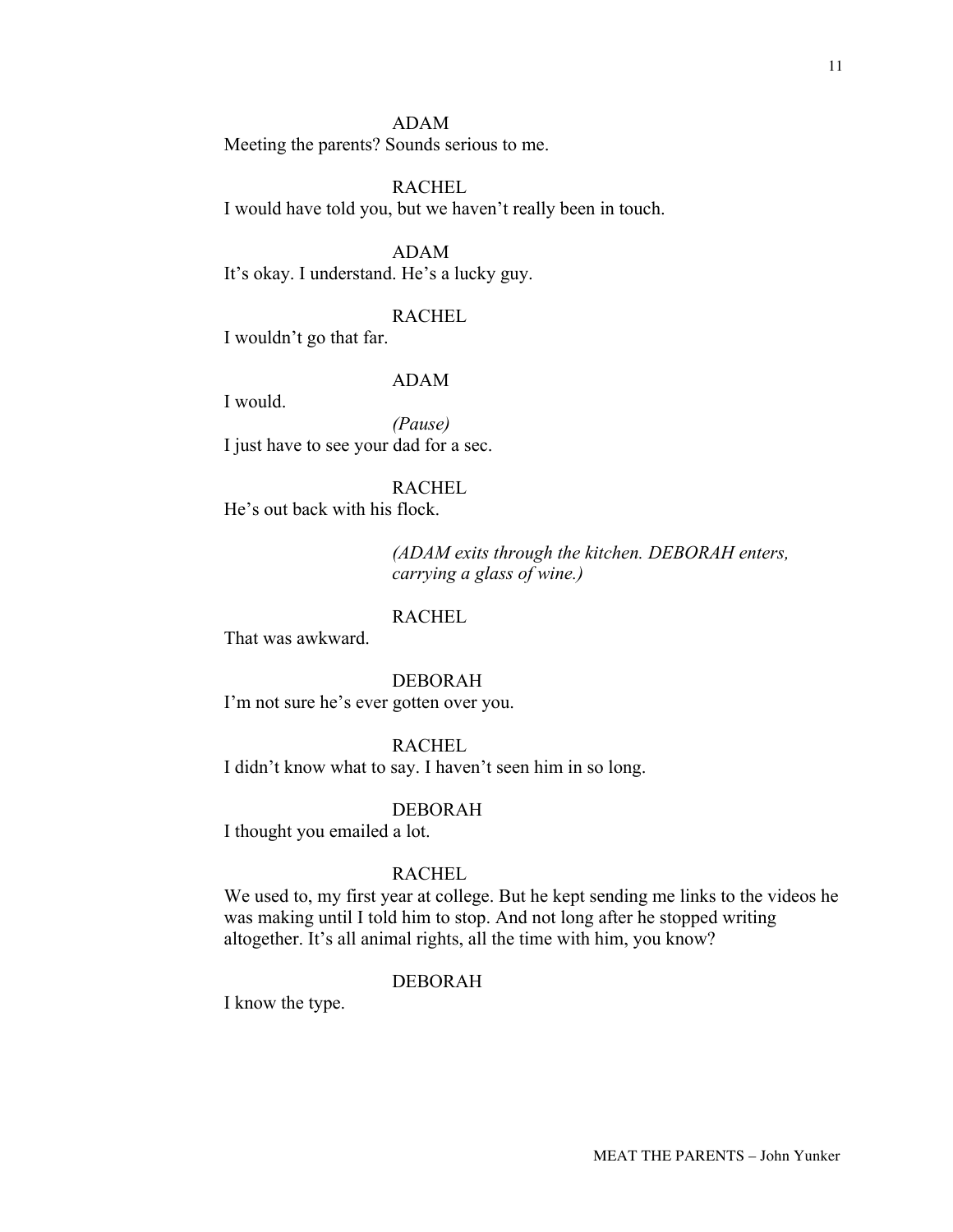#### RACHEL

When we used to go out, we would talk about a protest or undercover work or which movie star went back to eating meat. But do I have to live every day thinking about these issues? I just want to live in peace for a change — not feel all depressed or angry or both. I don't know how you've done it all these years.

### DEBORAH

What?

### RACHEL

Live with Dad.

### DEBORAH

It's called Chardonnay.

*(GREG enters through interior doorway.)*

### GREG

Can I help with anything?

## DEBORAH

Nate has everything under control. All you two need to do is sit back and relax.

*(ADAM enters. GREG stares at him curiously.)*

### ADAM

Rachel, if I don't see you again, have a great senior year.

RACHEL

Oh, Adam, this is Greg. Greg Pruitt.

GREG *(Shaking hands.)*

Have we met before?

### ADAM

I don't think so.

*(ADAM walks to the door, followed by BONNIE.)*

Bye, all.

## GREG

Does he go to Michigan?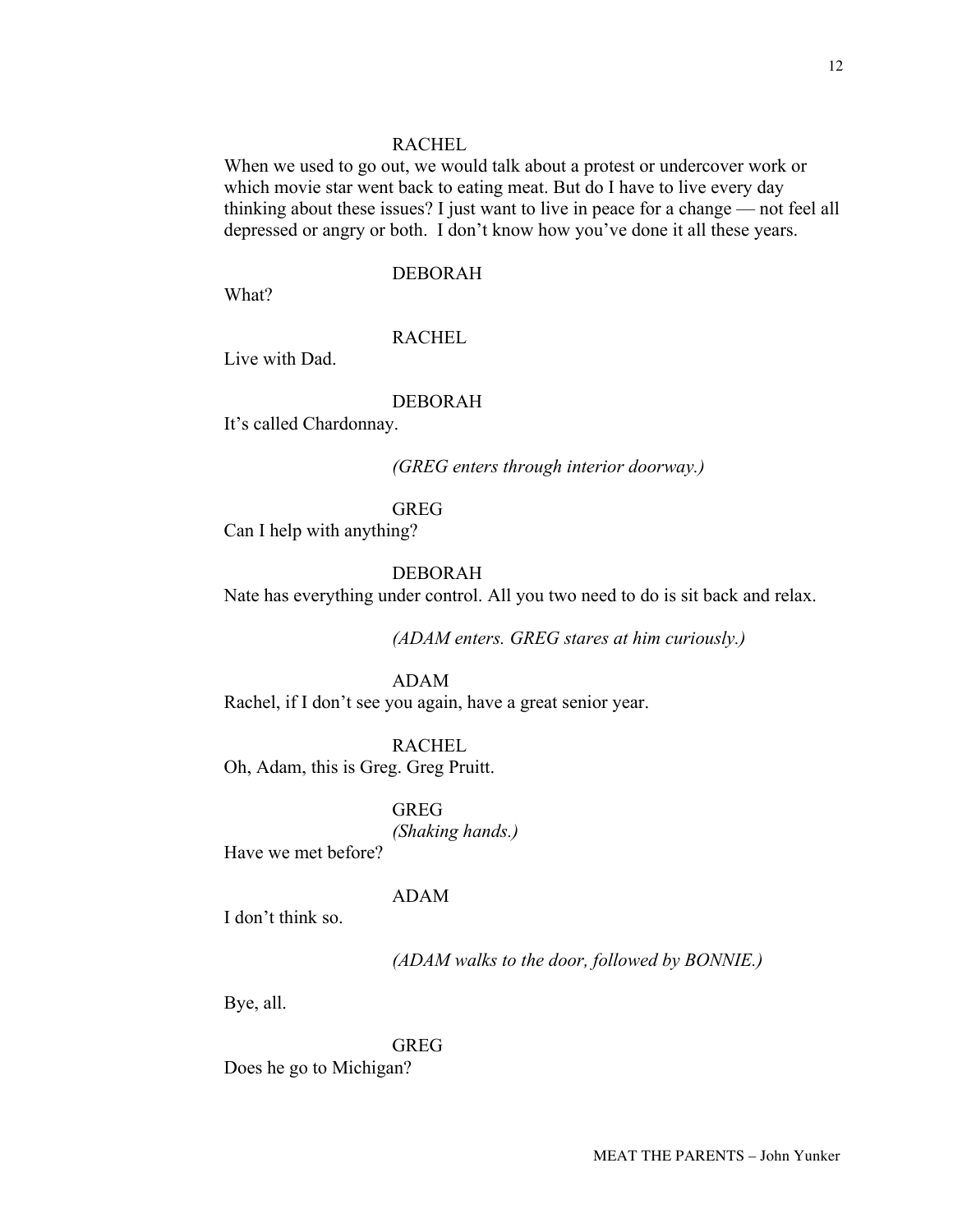RACHEL

No. He went to school in St. Louis. Graduated last year.

BONNIE He's the ex-boyfriend. They were hot and heavy once.

## RACHEL

Thank you, Bonnie.

*(To GREG)* He was just here to see my dad. Business stuff.

GREG

So he works for your dad?

RACHEL He works *with* my dad. Why? Is that a problem?

GREG

No. Not at all.

## **ACT I**

## **SCENE 3**

NATHAN

*(Later that evening. Everyone is taking their seats at the dining room table, except for BONNIE.)*

Where is she?

### DEBORAH

Bonnie! Dinner!

*(BONNIE enters through interior doorway and slumps her shoulders when she realizes she has to sit next to her father. BONNIE taps on RACHEL's shoulder.)*

### BONNIE

Can I switch seats with you?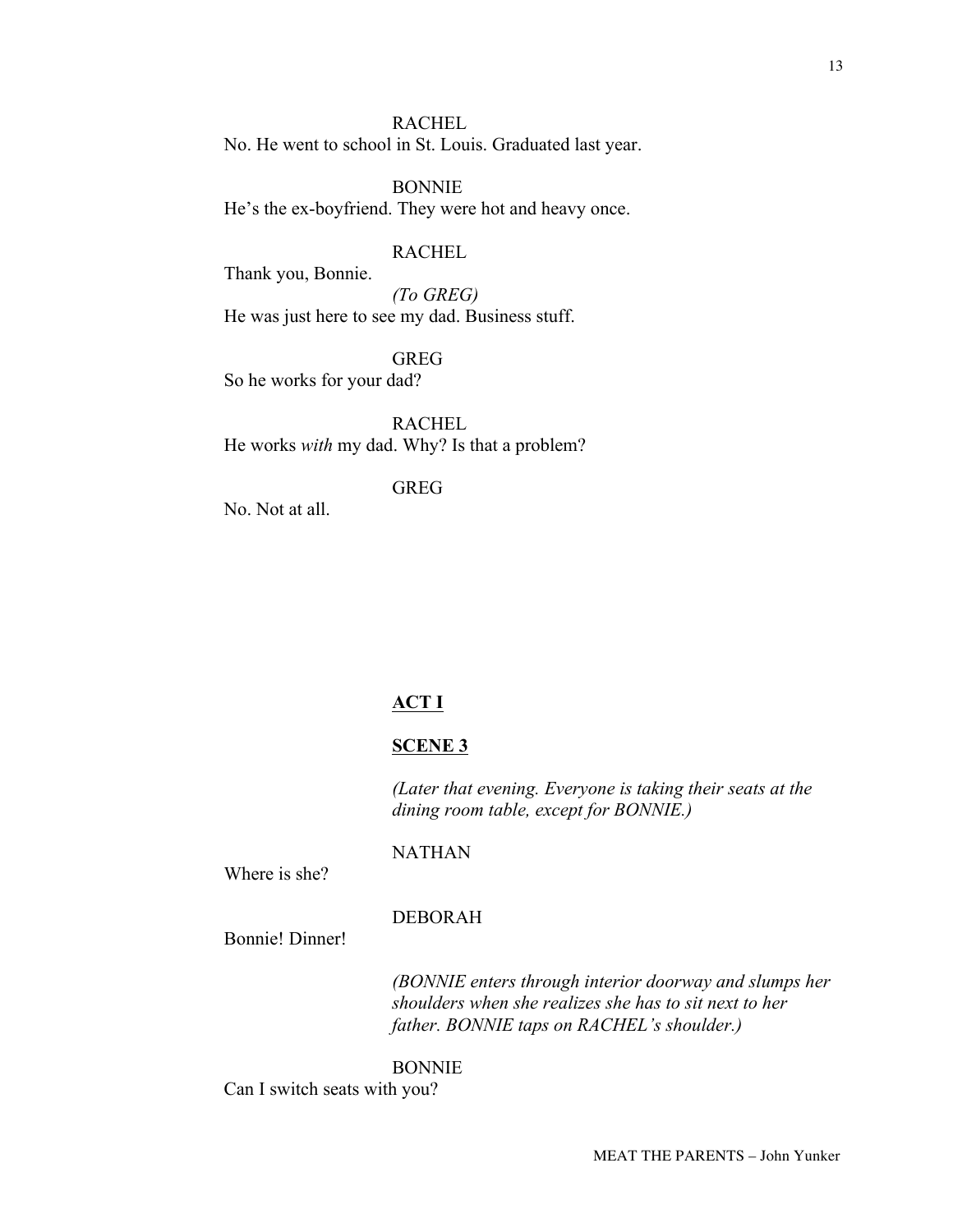### RACHEL

No. What's wrong with that seat?

## *(BONNIE sits.)*

NATHAN You see, that's not so bad, sitting next to your old man.

## *(BONNIE mumbles.)*

NATHAN

What?

### BONNIE

I said, yes.

NATHAN What's that on your breath?

BONNIE

Nothing.

NATHAN

That's not nothing.

BONNIE

Spearmint?

NATHAN

No.

BONNIE

Lavender?

NATHAN

I know exactly what that is.

# BONNIE

It's not what you think.

## NATHAN

It certainly is, young lady.

# BONNIE

How would you even know? When's the last time you actually had some?